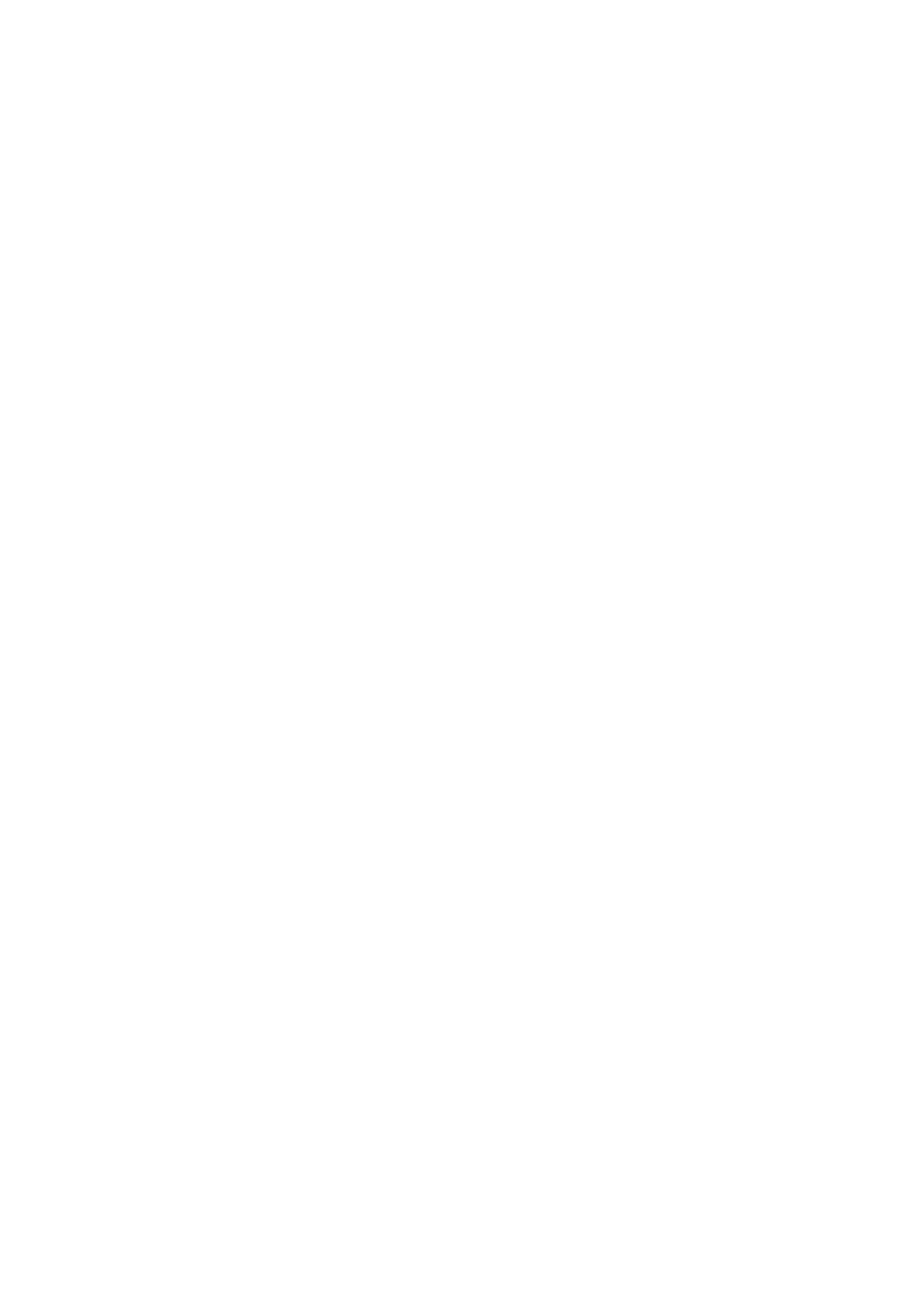No. R. 90 6 February 2009

## NATIONAL REGULATOR FOR COMPULSORY SPECIFICATIONS ACT (Act 5 of 2008)

## INTRODUCTION OF A COMPULSORY SPECIFICATION FOR LAMP CONTROLGEAR

I, Mandisi Mpahlwa, Minister of Trade and Industry. hereby under Section 13 (1) (a) of the National Regulator for Compulsory Specifications Act (Act 5 of 2008), and on the original recommendation of the Council of the South African Bureau of Standards, introduce the Compulsory Specification for Lamp Controlgear as set out in the attached schedule. with effect from the date two (2) months from publication of this notice.

 $\mathsf{U}$  .  $\mathsf{I}$ 

M Mpahlwa Minister of Trade and Industry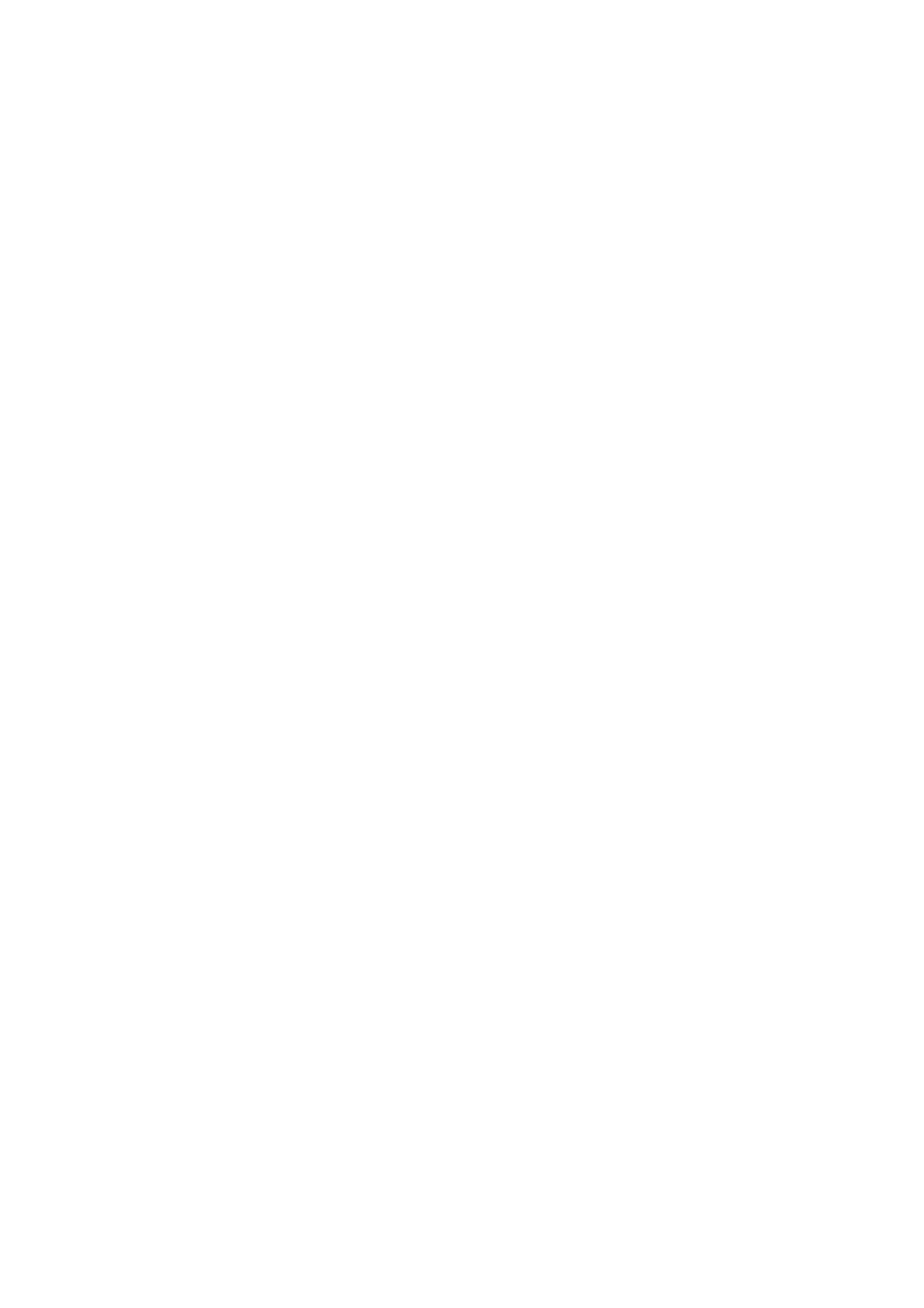## **SCHEDULE**

## COMPULSORY SPECIFICATION FOR LAMP CONTROLGEAR

## 1 SCOPE

This specification covers the safety requirements for lamp controlgear, excluding glow starters for tubular fluorescent lamps.

#### 2 DEFINITIONS

For the purposes of this compulsory specification, the following definitions apply:

## 2.1 Applicant:

A manufacturer or importer that seeks approval of lamp controlgear and is an established legal entity within the Republic of South Africa.

#### 2.2 Conformity of production:

Proof that lamp controlgear offered for sale has been manufactured in accordance with the approved design and always complies with the requirements of this compulsory specification.

## 2.3 IECEE CB Scheme:

Worldwide system for Conformity Testing and Certification of Electrotechnical Equipment and Components of the Intemational Electrotechnical Commission (lEG).

## 2.4 Lamp controlgear:

The definition in Clause 3.1 of SANS 61347-1 shall apply.

## 2.5 Minister:

The Minister of Trade and Industry.

## 2.6 Proof of conformity:

Documented evidence of conformity with the requirements of this compulsory specification.

#### 2.7 Regulator:

The body appointed by the Minister to administer compulsory specifications.

#### 2.8 Valid certificate of conformity: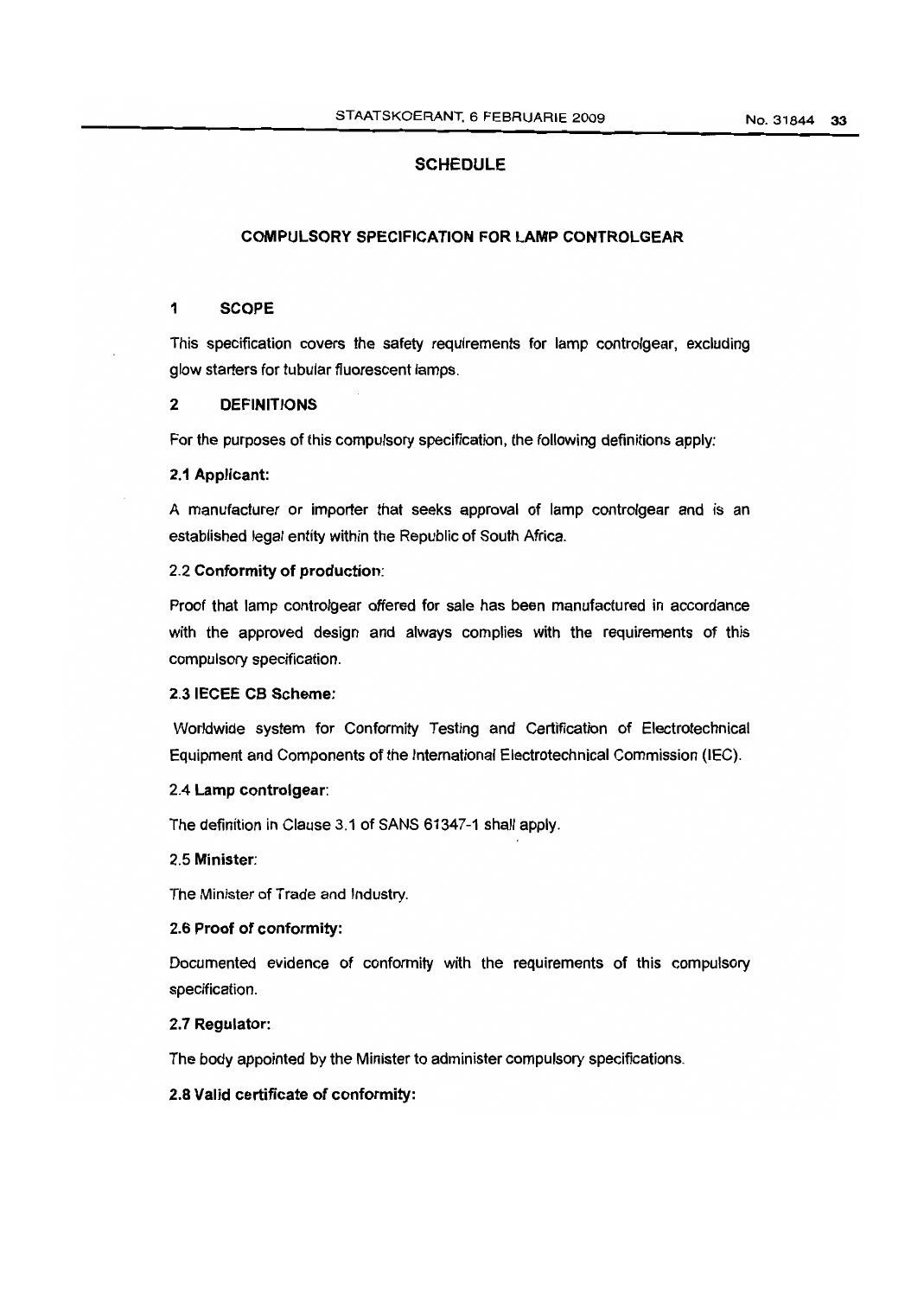Copy of an original certificate of conformity issued within 12 months of the date of submission to the Regulator.

#### 2.9 Valid test certificate:

Copy of an original test certificate issued within 36 months before the date of submission to the Regulator.

#### 3 **REQUIREMENTS**

3.1 Lamp controlgear shall be rated at the national standard low voltage, i.e. 230 V a.c. single phase or 400 V three phase, 50 Hz, or shall have a rated voltage range that includes  $230 \text{ V}$  /  $400 \text{ V}$  a.c.

3.2 Lamp controlgear shall be capable of operating safely within the range +~ 10 % of the standard voltage.

3.3 Lamp controlgear shall comply with the safety requirements of SANS 61347~1 (IEC 61347-1), Lamp controlgear~ Part1: General and safety requirements.

3.4 SANS 61347-1 shall be used in conjunction with the corresponding supplementary clauses of the appropriate part 2 of the SANS 61347 series applicable to each type of lamp controlgear.

3.5 The manufacturer or importer shall apply to the Regulator for approval of every type and model of lamp controlgear before offering it for sale, in accordance with the requirements of Annex A.

3.6 The Regulator shall approve the lamp controlgear when it has conformed with the requirements of this compulsory specification.

3.7 When a new edition of a standard is published, approval of products in accordance with the previous edition of that standard shall remain valid for five years unless the Minister decides otherwise.

3.8 The manufacturer or importer (or both) shall inform the Regulator of any change in design or components affecting any mandatory requirement in terms of this compulsory specification. In the event of such Change the Regulator may, at its discretion, demand the submission of fresh evidence of conformily or a new application for approval.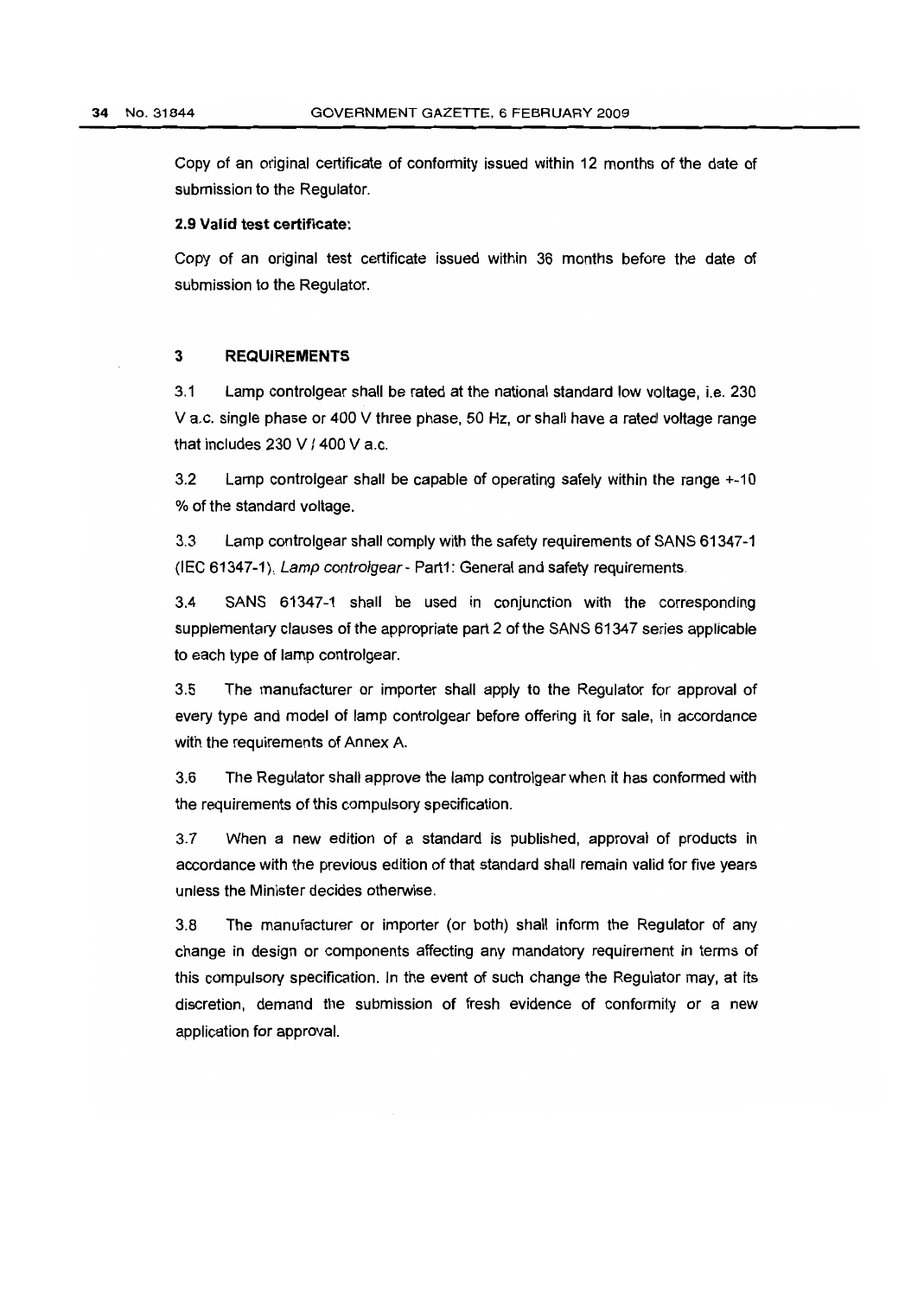3.9 The manufacturer or importer (or both) shall on request provide the Regulator within 2 working days with satisfactory proof of approval in respect of any lamp controlgear included in the scope of this compulsory specification.

3.10 The manufacturer or importer (or both) shall on request provide the Regulator within five working days with satisfactory proof of conformity of production.

3.11 Failure to provide such proof shall constitute reasonable grounds for suspicion of non-conformance with the requirements of this compulsory specification.

## **4 EQUIVALENCE OF STANDARDS**

Standards issued by different standardization bodies (for example, ISO, lEG, EN) that can be proved by the applicant to be technically identical to a South African National Standard are deemed equivalent to that South African National Standard. Proof of conformity with such a standard shall be accepted as conformity with the corresponding South African National Standard.

## **5 CONFORMITY WITH STANDARDS REFERRED TO BY EDITION AND DATE OF PUBLICATION**

5.1 For purposes of this compulsory specification, a new edition of a standard shall become effective 2 months from the date of publication as a South African national standard.

5.2 New products, or products resubmitted for approval because of a change in design or materials shall in all cases be evaluated against the requirements of the latest edition of any referenced standard.

## 6 **ASSESSMENT OF CONFORMITY**

The following alternative forms of evidence shall be submitted to the Regulator as proof of conformity with the requirements of this compulsory specification:

6.1 A copy of a valid certificate of IEGEE conformity issued less than 36 months before the date of application by a member of the lEG GB scheme; or

6.2 A copy of a valid test certificate or report issued less than 36 months before the date of application by a conformity assessment body recognized by the Regulator.

6.3 The conformity or test certificate or report shall prove conformity with all the applicable mandatory requirements of this compulsory specification.

6.4 Evidence of conformity shall be traceable to the specific model and type of lamp controlgear in question.